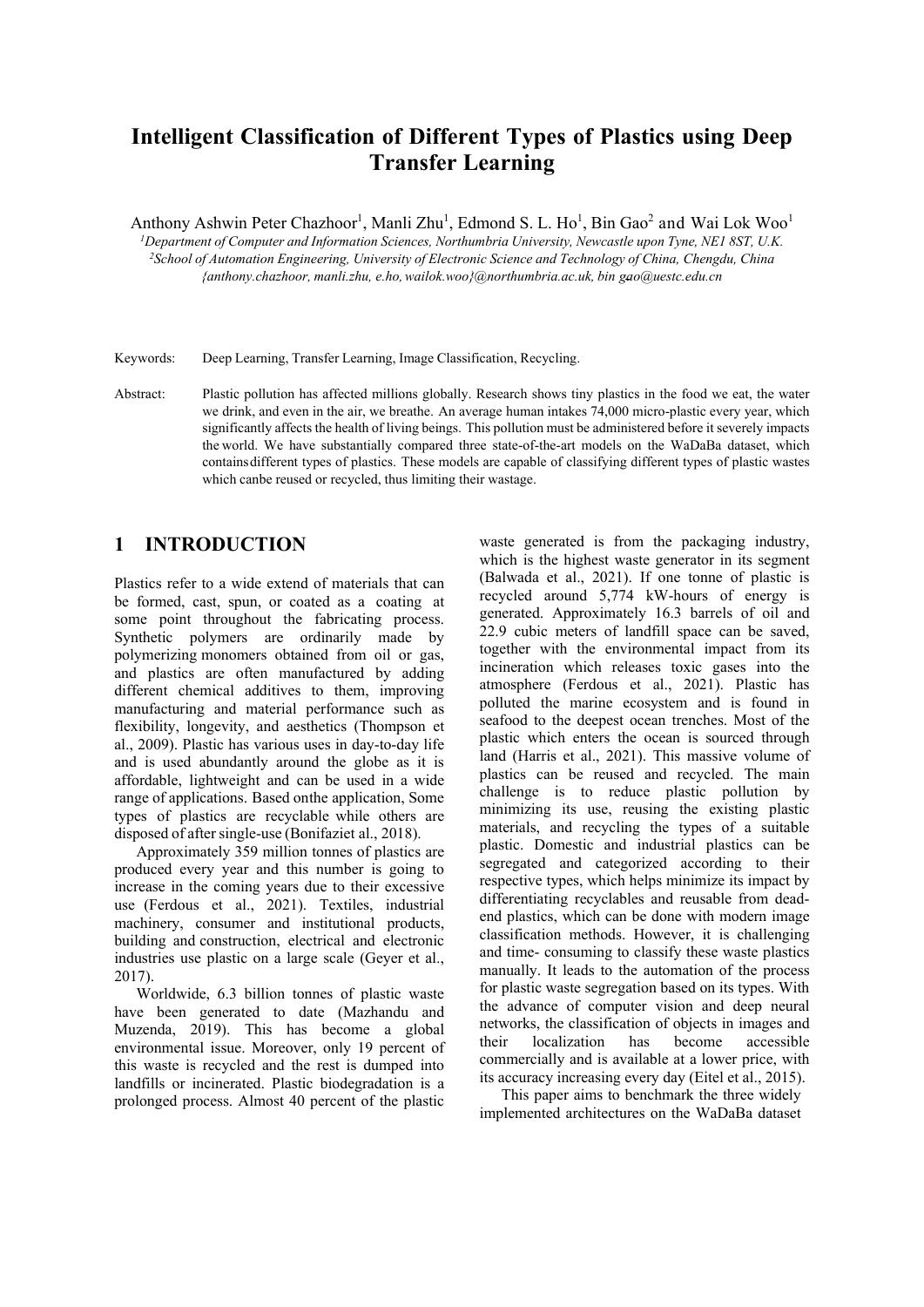Table 1: Types of plastics and examples.

| Types of plastic                            | Examples                                  |
|---------------------------------------------|-------------------------------------------|
| 1. Polyethylene Terephthalate (PET or PETE) | Beverage bottles, Food bottles            |
| 2. High-Density Polyethylene (HDPE)         | Milk cartons, detergent bottles           |
| 3. Polyvinyl Chloride (PVC or Vinyl)        | Plumbing pipes, credit cards              |
| 4. Low-Density Polyethylene (LDPE)          | Plastic wrap, sandwich and bread bags     |
| 5. Polypropylene (PP)                       | Straws, bottle caps, prescription bottles |
| 6. Polystyrene (PS or Styrofoam)            | Cups, takeout food containers             |
| 7.Other                                     | baby bottles, electronics, CD, DVDs       |

to find out the best model with the support of transfer learning. To ease the recycling process worldwide, seven different types of plastic have been categorized based on their chemical composition and is detailed in Table 1. PET, HDPE PP and PS dominate the household waste and segregating them into their respective types will allow the reuse of certain types and recycling of other types of plastics (Bobulski and Kubanek, 2021). This paper is the first benchmark paper aimed towards classifying different types of plastics from the images using deep learning models, and this can stimulate the research in this area and serve as a baseline for future research work.

### **2 RELATED WORK**

Plastics can be sorted manually or by using sophisticated means of technologies based on the differences in their chemical, optical, electrical, and physical property.

In 1994, Inculet et al., patented the separation of waste plastic materials using electrostatics. In this method the waste plastic is shredded into small pieces and then separated electrostatically after charging by suitable means. The waste materials were separated based on of different rates of contact charges picked up by the plastic materials (Inculet et al., 1994).

Safavi et al. proposed the use of visible reflectance spectroscopy which was fast and accurate to separate the polypropylene resins based on their colour using the "Three-Filter" identification algorithm, which was limited to only single type of plastic (Safavi et al., 2010).

In 2012, Masoumi et al., proposed sorting of different types of plastics using near infrared (NIR) spectroscopy (Masoumi et al., 2012). Infrared is used in detecting wide range of materials including plastics and metals (Gao et al., 2017); (Gao et al., 2014). Using the NIR spectroscopy with two specific wave- lengths plastic resins can be correctly identified but its use is limited to light coloured plastics only (Feng et al., 2018). The NIR reflects from the plastic surface and in is received by a receiver, and based on the intensity of reflection the plastics is categorized (Masoumi et al., 2012).

The presence and amount of many elements are identified by a spectroscopic technique called X- ray fluorescence (XRF). The energy irradiated by the XRF can classify plastics based on their chemical composition accurately but at a relatively high cost and health concerns (Chaqmaqchee et al., 2017); (Ahmed et al., 2020).

Agarwal et al. achieved an accuracy of 99.7 % which differentiated 5 types of plastics using supervised deep learning on the WaDaBa database. Triplet loss and Siamese network architectures were used to get the output results (Agarwal et al., 2020).

Having deep architectures and the capacity to learn more complex models, the deep neural networks (DNN) have a superior advantage compared to the traditional approaches for classification. The robust training techniques make it possible to learn complex object representations without having to design features by hand which has been clearly demonstrated on the challenging imagenet classification task on a wide range of classes (Szegedy et al., 2013). These features of the DNN make it an absolute fit for the classification of different types of plastic wastes.

This paper benchmarks existing models like ResNet-50, Alexnet and ResNeXt, which uses transfer learning and under-sampling and weight balancing to classify the WaDaBa dataset.

### **3 METHODOLOGY**

### **3.1 Database**

WaDaBa dataset is used for the experiments and can be requested from its creator, which is available on the WaDaBa website after signing a consent form. The dataset consists of 4000 images in which majority are of PET images (2200) followed by PP images (640), PE-HD images (600), PS images (520) and other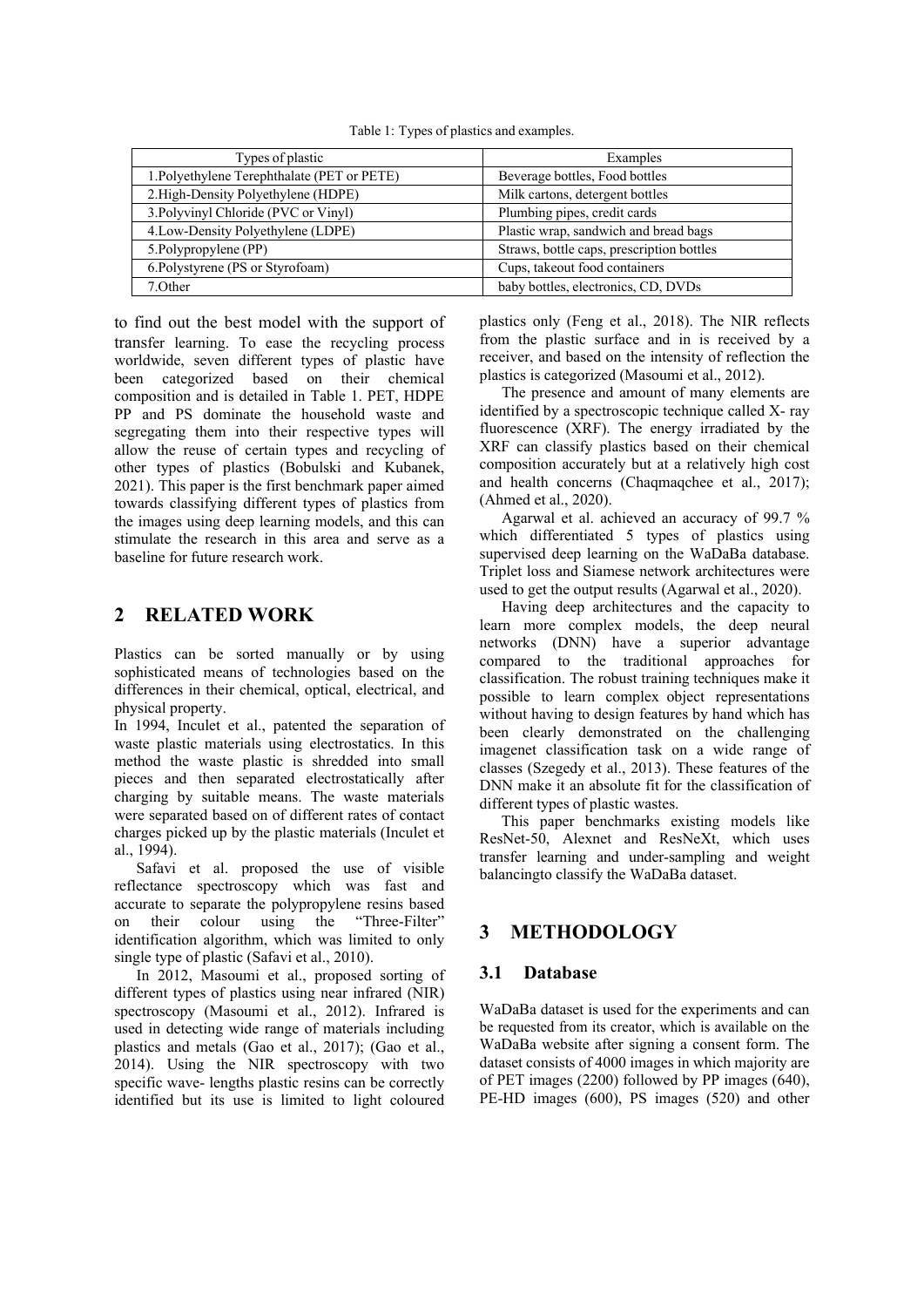images (40). Each image is made out of a single object that has been deformed to certain degrees to mimic the natural settings (Bobulski and Piatkowski, 2017).

### **3.2 Convolutional Neural Network**

With the convolution neural network advancement, deep learning has become the primary tool for classification problems. Deep learning is an end-toend method based on neural networks (Koh et al., 2021). CNN has made unprecedented success in the field of image processing (Ruan et al., 2020) and because of its superior performance in computer vision, deep learning has changed a variety of sectors (Zhao et al., 2021). The Convolutional Neural Network (CNN) is a popular Deep Learning model for image classification (Fadli and Herlistiono, 2020). A convolutional layer, a pooling layer, and a fully connected layer are used in a CNN to extract features and recognize tar- gets (Luo et al., 2019). The convolutional layer and pooling layer are the foundation of a CNN. The net- work accomplishes its training by a back-propagation algorithm (Yang et al., 2021).

### **3.3 Deep Transfer Learning**

CNNs are great at image recognition. CNNs require a large amount of training data and take ample time to complete a set of training. However, by using transfer learning, we can overcome these limitations. Transfer learning helps to train new data with the help of previously trained data. A pre-trained model is generally utilized for fine-tuning in transfer learning.

The pre-trained model is a deep learning model trained on a large benchmark dataset such as the ImageNet and typically excels in extracting the image features. Transfer learning also helps to avoid the over- fitting of data effectively. Thus, pre-trained models might have better performance while training (Zeng et al., 2021).

### **3.4 Classification Models**

### **3.4.1 ResNet-50**

ResNet-50 is a convolution neural network with 50 layers. Resnet employs residual blocks, mainly consisting of skip connections, which provide a quicker gradient flow. Even if the network is too deep, it reduces the complications like vanishing gradient (He et al., 2016).

### **3.4.2 AlexNet**

AlexNet is a neural network with three convolutional layers and two fully connected layers and was introduced by Alex Krizhevesky in 2012. By expanding network depth and employing multiparameter optimization techniques, AlexNet improves learning capacity. After AlexNet's outstanding performance on the ImageNet dataset in 2012, CNN-based applications became popular (Krizhevsky, 2014).

### **3.4.3 ResNeXt**

Facebook proposed the ResNeXt model, which ranked second in the ILSVRC 2016 classification competition and improved COCO detection performance. ResNeXt model introduced a new dimension called cardinality along with width and depth as an essential parameter. When it came to expanding model capacity, cardinality is seen to be more effective than going deeper or broader, especially when going deeper and broader resulted in decreased returns (Hitawala, 2018).

### **3.5 Experimental Settings**

The WaDaBa dataset was requested from its creator by signing a consent form. The data set has been described in the section 3.1.

### **3.5.1 Imbalance in the Data**

The classes in the dataset have an unequal number of images. The first class (PET) has 2200 images, and the last class (Others) has only 40 images. It is pretty challenging to get datasets for certain types of plastic due to their size and cost. Due to the imbalance in the classes, the under-sampling approach was adopted along with the balanced weight distribution of the WaDaBa dataset. Five hundred images were selected from the first four classes and were split at 80 percent for the training and the remaining 20 percent for the testing. From the last class, 32 images were taken for training and the remaining 8 for testing.

### **3.5.2 Model Parameters**

The training images were passed through ResNet50, AlexNet, and ResNeXt architectures and has been normalized. The dataset was run through each of these models for 20 epochs. Before passing on the training, the data has been normalized. The data then goes through a series of augmentation techniques such as random horizontal flip and center crop. The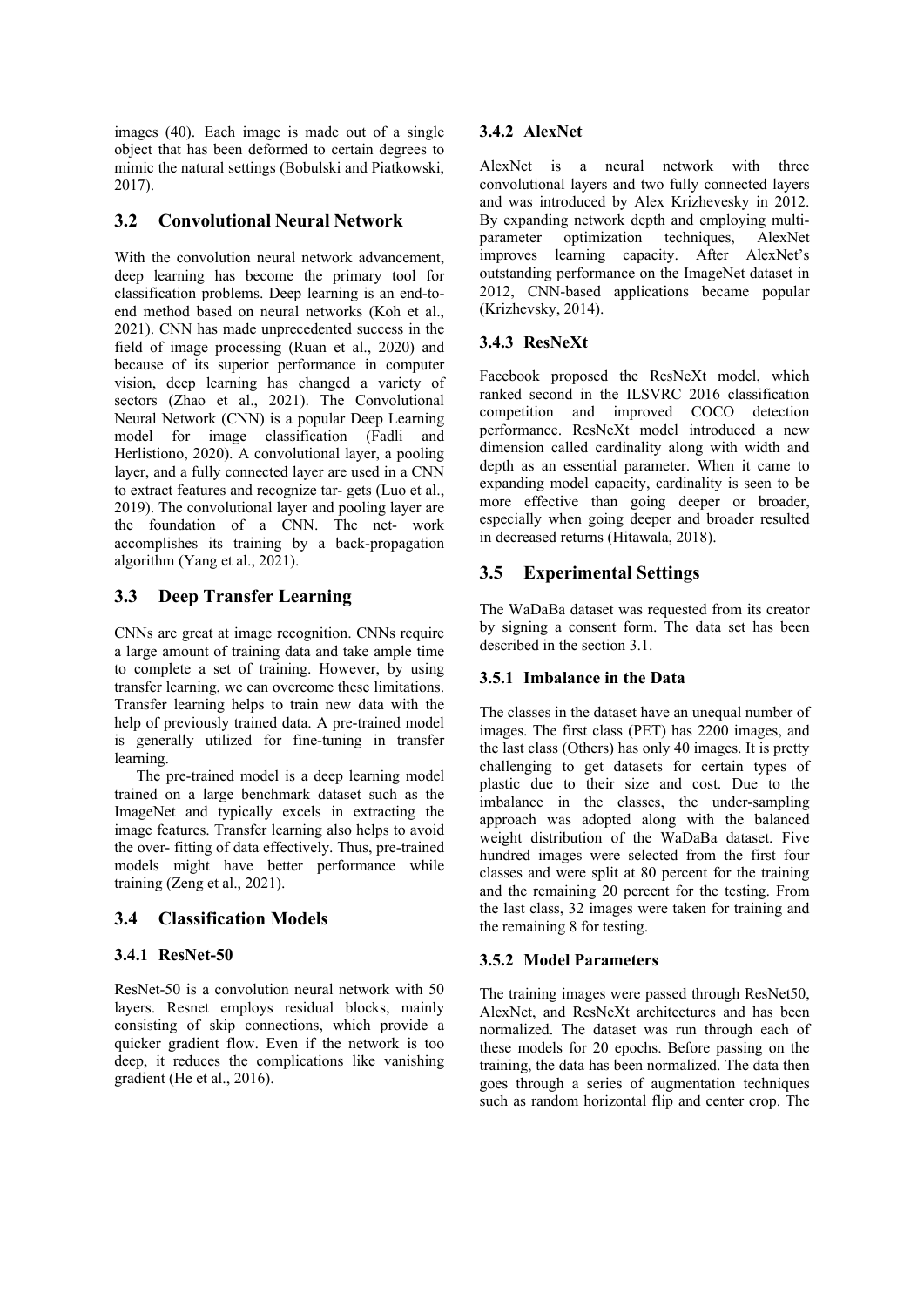optimizer used was Stochastic Gradient Descent (SGD) with a learning rate of 0.001 and momentum of 0.9. The loss used for the experiments was crossentropy loss.



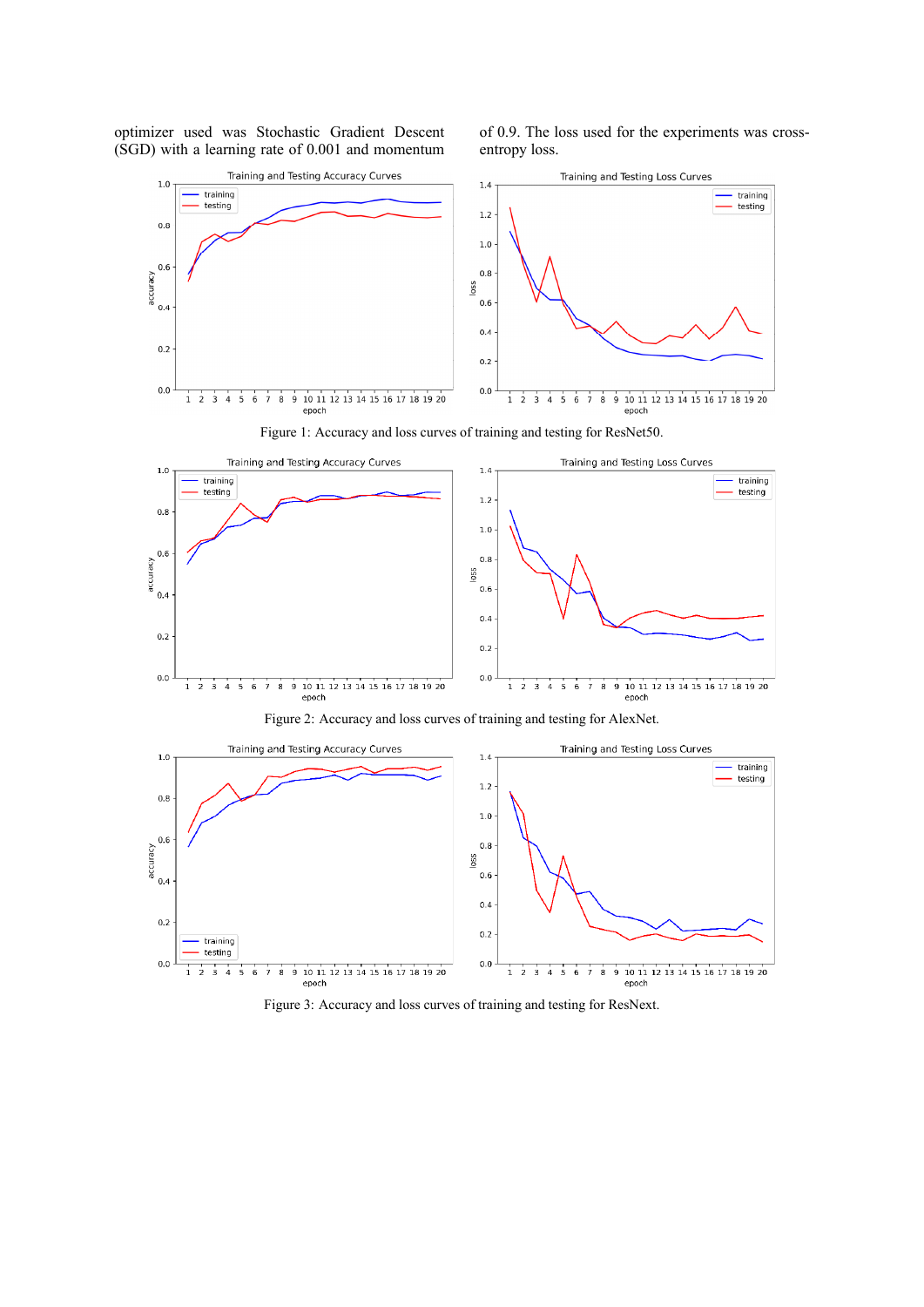

Figure 4: ROC and AUC comparison between different models.

Once the training was completed the testing accuracy was computed and has been given in Table 2.

## **4 EXPERIMENTAL RESULTS**

#### **4.1 Accuracy Results**

The ResNeXt architecture shows the highest testing accuracy with 91 percent followed by ResNet-50 with an accuracy of 89 percent and Alexnet with an accuracy of 88 percent. The accuracy curves and the loss curves with respect to epochs for ResNet50, AlexNet and ResNeXt architectures are given in the Fig. 1, 2 and 3 respectively. From the graphs, we can see the training and the testing rates increases with the number of epochs and once it reaches a certain threshold, it maintains its accuracy. Similarly, the loss decreases with the increase in epochs. We can also infer that there is no over-fitting of data after viewing the accuracy versus epoch curves.

From the ROC curves and AUC in Fig. 4, we can see that all three models have very high AUC. ResNeXt achieves the best performance, ResNet-50 has a very similar AUC to ResNet50, followed by AlexNet. The reason is that both ResNet50 and ResNext50 have a deeper model than AlexNet.

Table 2: Accuracy comparison between different models.

| Pre-trained Network | Accuracy |
|---------------------|----------|
| ResNeXt             | $91\%$   |
| ResNet-50           | 89%      |
| AlexNet             | 88 %     |

### **5 CONCLUSIONS**

In this paper, we have benchmarked the accuracy of three different models on the WaDaBa dataset, which helps in automatically classifying different types of plastic wastes that need to be reused and recycled. This will help increase the overall recycling of plastic products and thus reduce plastic wastes. It can be used in the recycling industry to classify different plastic wastes and for further research to segregate them from others with different classes. From the results, we can see that ResNeXt model achieved the highest accuracy.

Once the plastic is correctly classified, it can be segregated with the help of an air nozzle or a robotic arm. Future work includes localization and detection of plastic objects.

#### **REFERENCES**

- Agarwal, S., Gudi, R., and Saxena, P. (2020). One-shot learning based classification for segregation of plastic waste. In *2020 Digital Image Computing: Techniques and Applications (DICTA)*, pages 1–3.
- Ahmed, J., Gao, B., Woo, W. L., and Zhu, Y. (2020). Ensemble joint sparse low-rank matrix decomposition for thermography diagnosis system. *IEEE Transac- tions on Industrial Electronics*, 68(3):2648–2658.
- Balwada, J., Samaiya, S., and Mishra, R. P. (2021). Packaging plastic waste management for a circular economy and identifying a better waste collection system using analytical hierarchy process (ahp). *Procedia CIRP*, 98:270–275.
- Bobulski, J. and Kubanek, M. (2021). Deep learning for plastic waste classification system. *Applied Computational Intelligence and Soft Computing*, 2021.
- Bobulski, J. and Piatkowski, J. (2017). Pet waste classification method and plastic waste database-wadaba. In *International Conference on Image Processing and Communications*, pages 57–64. Springer.
- Bonifazi, G., Capobianco, G., and Serranti, S. (2018). A hierarchical classification approach for recognition of low-density (ldpe) and high-density polyethylene (hdpe) in mixed plastic waste based on short-wave infrared (swir) hyperspectral imaging. *Spectrochimica Acta Part A: Molecular and Biomolecular Spectroscopy*, 198:115–122.
- Chaqmaqchee, F. A. I., Baker, A. G., and Salih, N. F. (2017). Comparison of various plastics wastes using xray fluorescence. *American Journal of Materials Synthesis and Processing*, 5(2):24–27.
- Eitel, A., Springenberg, J. T., Spinello, L., Riedmiller, M., and Burgard, W. (2015). Multimodal deep learning for robust rgb-d object recognition. In *2015 IEEE/RSJ International Conference on Intelligent Robots and Systems (IROS)*, pages 681–687.